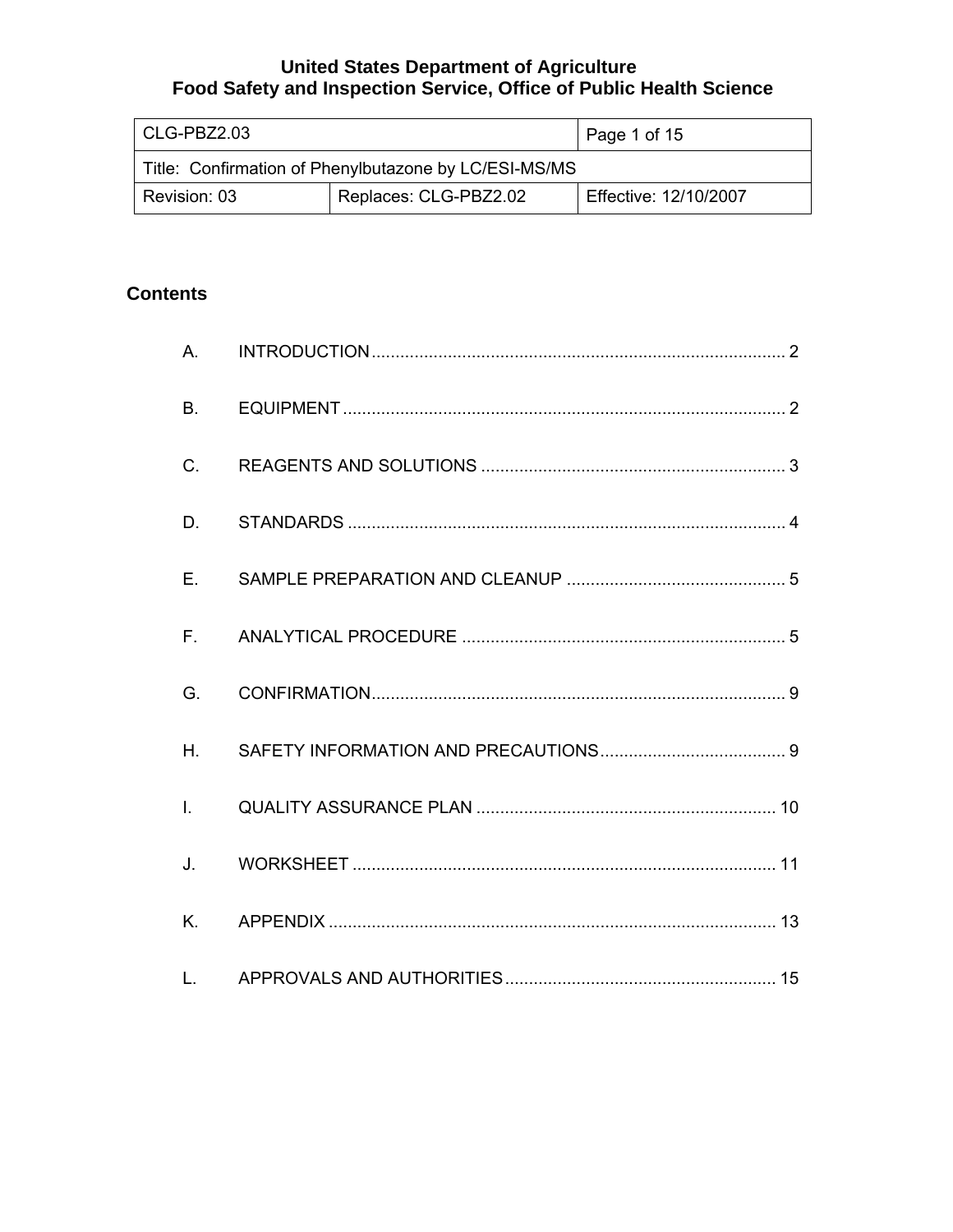| l CLG-PBZ2.03                                         |  | Page 2 of $15$        |
|-------------------------------------------------------|--|-----------------------|
| Title: Confirmation of Phenylbutazone by LC/ESI-MS/MS |  |                       |
| Replaces: CLG-PBZ2.02<br>Revision: 03                 |  | Effective: 12/10/2007 |

### **A. INTRODUCTION**

1. Theory

Phenylbutazone (PBZ) is extracted from kidney tissues with aqueous ammonium hydroxide. The extract is partitioned with mixed ethers to remove lipids, then acidified, and PBZ is extracted with a tetrahydrofuran (THF)-hexane solution. This extract is further purified by silica gel solid phase extraction (SPE). The eluate is evaporated, then redissolved in mobile phase and analyzed by HPLC/Electrospray ionization MS/MS (HPLC-ESI-MS/MS) in positive ion multiple reaction monitoring (MRM) mode. Confirmation is based on comparison of HPLC retention times and MS/MS daughter ion ratios against those from a reference standard.

### 2. Applicability

This method is applicable for confirmation of phenylbutazone in bovine kidney at  $\geq 100$  ppb.

### **B. EQUIPMENT**

Note: Equivalent equipment may be substituted for the following.

- 1. Apparatus
	- a. Centrifuge IEC model B 22 M Super-speed Refrigerated Centrifuge with Rotor No. 876 capable of attaining 5000 rpm (3140 rcf), (Refrigeration is not required), Cat. No. 20671-007, VWR Scientific.
	- b. Eppendorf pipettors Variable volume pipettes: 2 20 µL (Cat. No. 05-402- 46), 10 - 100 µL (Cat. No. 05-402-48), 50 - 200 µL (Cat. No. 05-402- 49), 100 - 1000 µL (Cat. No. 05-402-50) and 500 - 2500 µL (Cat. No. 05-402-51) Fisher Scientific.
	- c. SPE columns Silica solid phase extraction columns (6 mL, 500 mg), Part No. 43400, Waters Corp.
	- d. Nitrogen Evaporator Organomation Associates.
	- e. Vortex mixer Fisher Scientific.
	- f. Balance PM 300, Mettler.
	- g. Polyvinylidene fluoride (PVDF) membrane filter 0.2 µm, Product No. 4455, Pall Life Sciences. (Optional; for filtering mobile phase.)
	- h. Syringeless Filter Device Mini-UniPrep with nylon filter media, 0.45 µm pore size, Cat. No. UN203NPUNYL, Waters. (Optional: PVDF filter media may be substituted for nylon.)
	- i. Glassware Volumetric Glassware includes 10 mL, 25 mL, 50 mL, 100 mL, and 250 mL graduated cylinders.
	- j. Test tubes 16 mm x 125 mm (20 mL) disposable Borosilicate glass culture tubes, Kimble.
	- k. Test tubes 50 mL polypropylene tube with polypropylene screw closure, Cat. No. 3139-0050, Nalge Company.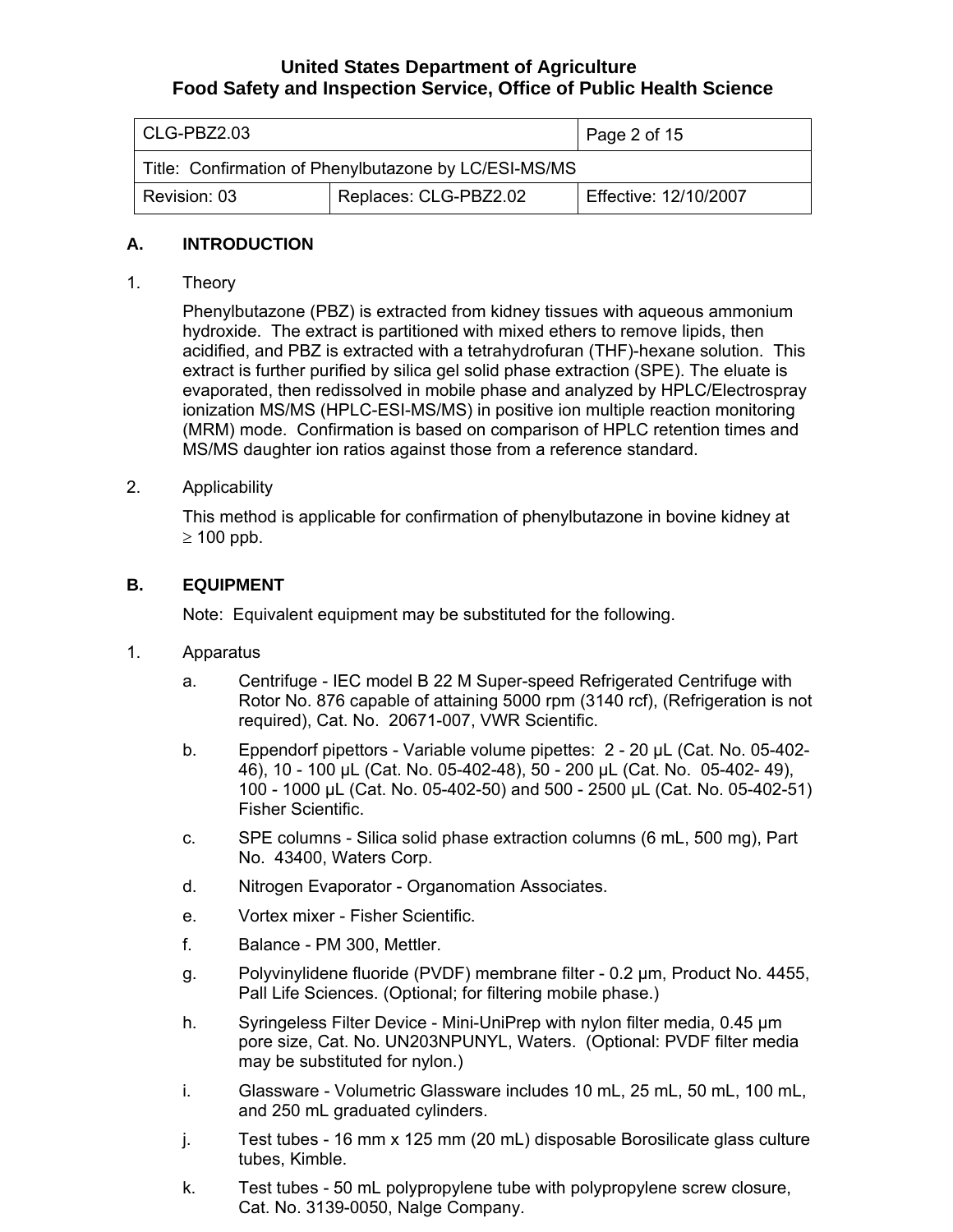| l CLG-PBZ2.03                                         |  | $\vert$ Page 3 of 15  |
|-------------------------------------------------------|--|-----------------------|
| Title: Confirmation of Phenylbutazone by LC/ESI-MS/MS |  |                       |
| Replaces: CLG-PBZ2.02<br>Revision: 03                 |  | Effective: 12/10/2007 |

- l. SPE vacuum manifolds Supelco.
- m. Shaker Eberbach Corporation.
- n. Food processor Robot Coupe model RSI6Y-1, Robot Coupe USA Inc.
- 2. Instrumentation
	- a. Mass spectrometer Waters Micromass Quattro Micro API triple quadrupole.
	- b. HPLC Waters Alliance 2695.
	- c. Analytical column YMC ODS-AQ, 120 Å,  $2 \times 100$  mm,  $3 \mu$ m, Part No. AQ 12S031002 WT, Waters Corp.

### **C. REAGENTS AND SOLUTIONS**

Note: Equivalent reagents/solutions may be substituted for the following.

- 1. Reagents
	- a. Ethyl ether Reagent grade, Cat. No. 107-1, Burdick & Jackson.
	- b. Petroleum ether Reagent grade, Cat. No. 317-4, Burdick & Jackson.
	- c. Tetrahydrofuran (THF) Reagent grade, Cat. No. 340-2, Burdick & Jackson.
	- d. Hexane Reagent grade, Cat. No. H303-4, Fisher Scientific.
	- e. Acetonitrile (ACN) HPLC grade, Cat. No. AH015-4, Burdick & Jackson.
	- f. Water Deionized water, HPLC Grade, Millipore Rx system.
	- g. Methanol (MeOH) HPLC grade, Cat. No. AH230-4, Burdick & Jackson.
	- h. Ammonium Hydroxide (NH4OH) 30% Cat. No. 9721-01, J. T. Baker.
	- i. Hydrochloric acid (HCl) Reagent grade, Cat. No. A144-212, Fisher Scientific.
	- j. Formic acid Mass spectrometric grade, Cat. No. 94318, Fluka through Sigma-Aldrich.
- 2. Solutions
	- a. 7.5% Ammonium Hydroxide Solution:

Dilute 25 mL of 30% ammonium hydroxide to 100 mL with deionized water using a graduated cylinder.

b. LC Aqueous Mobile Phase: 0.1% formic acid in water:

Add 1 mL of formic acid to a 1 L class A volumetric flask. Dilute to volume with fresh Millipore water. Mix well. Either sonicate to degas or filter before use.

c. THF/Hexane (1:4):

Add 60 mL of THF to 240 mL of hexane. Mix well.

d. Solvent 1 - acetonitrile:0.2N acetic acid (50:50):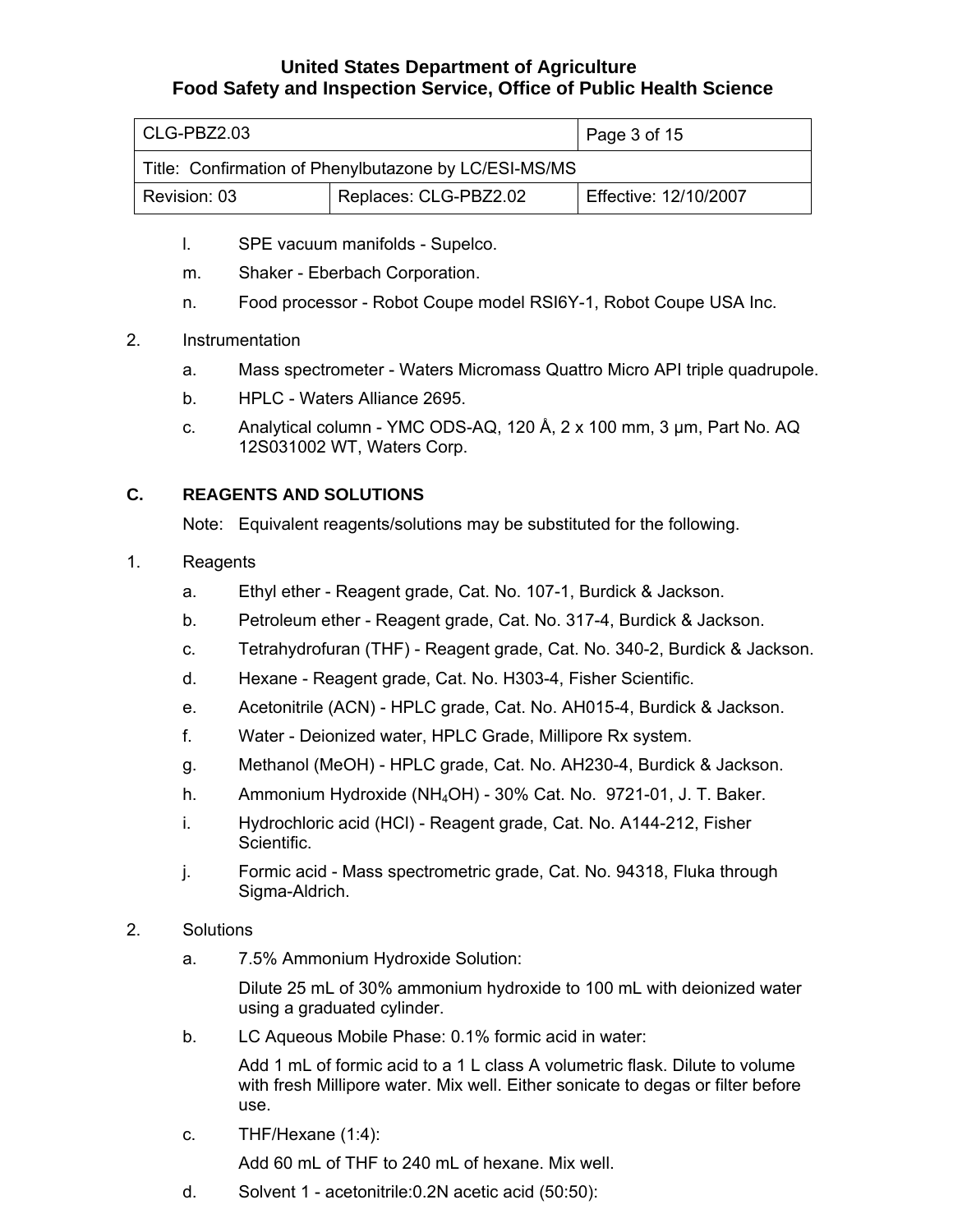| l CLG-PBZ2.03                                         |  | Page 4 of 15          |
|-------------------------------------------------------|--|-----------------------|
| Title: Confirmation of Phenylbutazone by LC/ESI-MS/MS |  |                       |
| Replaces: CLG-PBZ2.02<br>Revision: 03                 |  | Effective: 12/10/2007 |

Dilute 3 g or 2.9 mL of conc. acetic acid (17.4N) to 250 mL with deionized water. Add this solution to 250 mL acetonitrile. Mix well.

e. 6N HCl:

Dilute conc. (12N) HCl 1 to 1 with deionized water.

### **D. STANDARDS**

Note: Equivalent standard/solutions may be substituted for the following.

1. Source

Phenylbutazone  $(C_{13}H_{20}N_2O_2$ , MW 308 and CAS 50-33-9) standard, Cat. No. 53567, ICN Biomedical Inc..

2. Preparation of Standards

Note: If purity is less than 100%, make corrections based on the actual purity provided.

a. Stock PBZ Standard Solution (500 µg/mL):

Accurately weigh  $50.0 \pm 0.1$  mg PBZ standard into a 100 mL volumetric flask. Dissolve and bring to volume with methanol. Stable for two months at  $2 - 8 °C$ .

b. PBZ Working Standard (5 µg/mL):

Dilute 50 µL of 500 µg/mL stock standard (D.2.a.) solution to 5 mL with methanol in a volumetric flask.

Note: This solution is stable for two months if stored at 2 - 8 ºC.

c. LC/MS/MS External Standards (100 ng/mL):

Dilute 20 µL of 5 μg/mL standard solution (D.2.b) with 980 µL of solvent 1 (C.2.e.) in a LC sample vial.

### **E. SAMPLE PREPARATION**

After removing excessive fat from kidney sample, cut kidney into smaller pieces and homogenize to fine paste with a mechanical food processor. Transfer homogenized sample into plastic bags and store in the freezer at -20 ºC. Let the sample partially thaw prior to analysis.

### **F. ANALYTICAL PROCEDURE**

- 1. Sample extraction and cleanup procedure
	- a. Weigh  $5.0 \pm 0.1$  g of thawed homogenized kidney sample into a 50 mL polypropylene centrifuge tube.

Prepare positive and negative controls as follows:

i. Weigh  $5.0 \pm 0.1$  g blank tissues into two 50 mL polypropylene centrifuge tubes.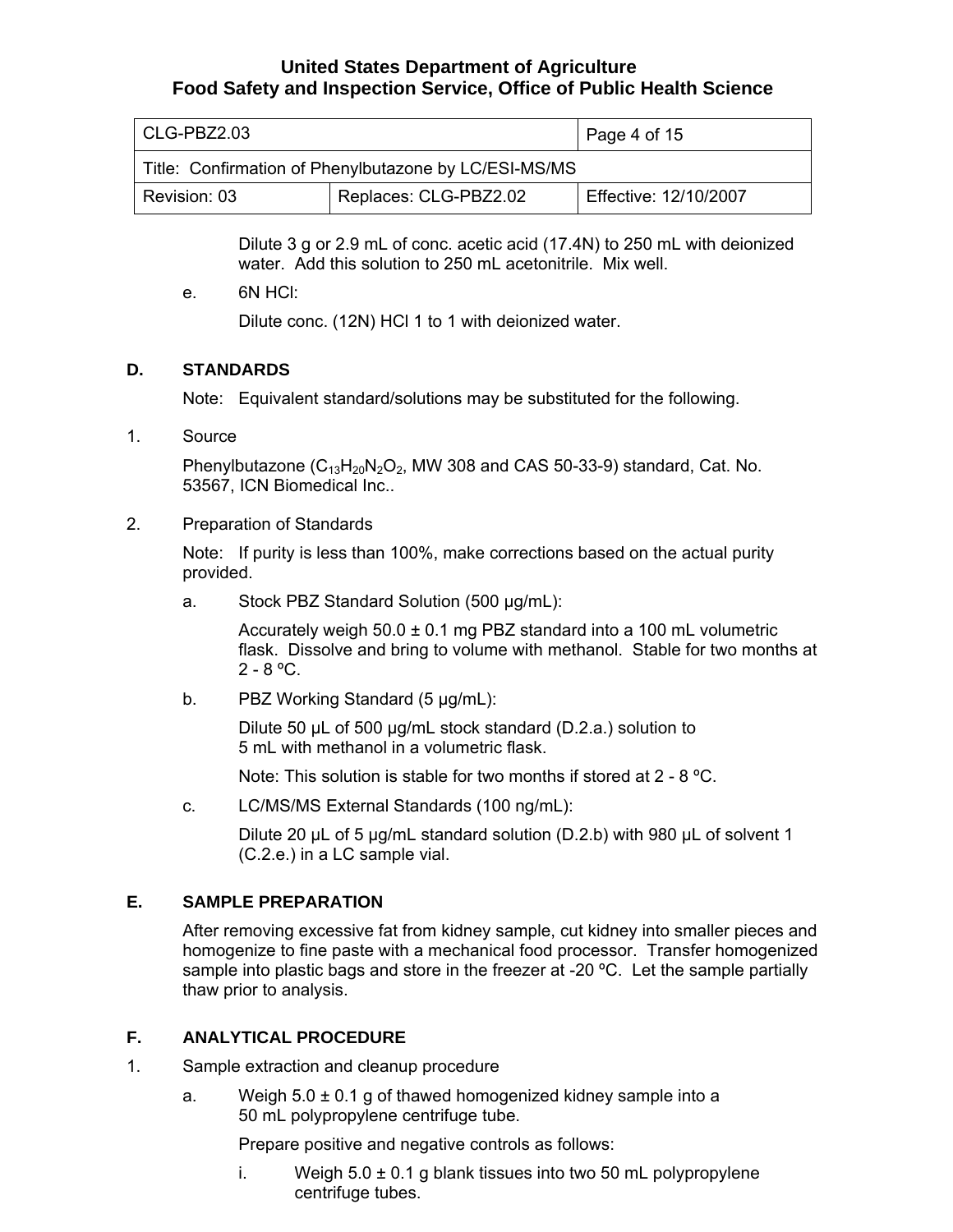| CLG-PBZ2.03                                                                                                                                                          |                                                                                                                                                                                                                                                                                                                                           | Page 5 of 15                                                  |                                                                                                                                                              |
|----------------------------------------------------------------------------------------------------------------------------------------------------------------------|-------------------------------------------------------------------------------------------------------------------------------------------------------------------------------------------------------------------------------------------------------------------------------------------------------------------------------------------|---------------------------------------------------------------|--------------------------------------------------------------------------------------------------------------------------------------------------------------|
| Title: Confirmation of Phenylbutazone by LC/ESI-MS/MS                                                                                                                |                                                                                                                                                                                                                                                                                                                                           |                                                               |                                                                                                                                                              |
| Revision: 03                                                                                                                                                         |                                                                                                                                                                                                                                                                                                                                           | Replaces: CLG-PBZ2.02                                         | Effective: 12/10/2007                                                                                                                                        |
| ii.<br>Prepare the 100 ppb positive control by fortifying one of the tubes<br>with 100 µL of 5 µg/mL PBZ working standard (D.2.b.). Vortex<br>vigorously for 10 sec. |                                                                                                                                                                                                                                                                                                                                           |                                                               |                                                                                                                                                              |
| b.                                                                                                                                                                   | $(C.2.a.)$ to tube.                                                                                                                                                                                                                                                                                                                       |                                                               | Add 5 mL deionized water and 0.5 mL ammonium hydroxide solution                                                                                              |
| C.                                                                                                                                                                   |                                                                                                                                                                                                                                                                                                                                           | Vortex vigorously for 20 sec.                                 |                                                                                                                                                              |
| d.                                                                                                                                                                   |                                                                                                                                                                                                                                                                                                                                           |                                                               | Add approximately 10 mL ethyl ether to tube, cap, and vortex for 10 sec.                                                                                     |
| е.                                                                                                                                                                   |                                                                                                                                                                                                                                                                                                                                           |                                                               | Add 10 mL petroleum ether to tube, cap, and shake vigorously for 30 sec.                                                                                     |
| f.                                                                                                                                                                   | separate.                                                                                                                                                                                                                                                                                                                                 |                                                               | Centrifuge tube at 3140 rcf at room temperature for 5 min or until layers                                                                                    |
| g.                                                                                                                                                                   |                                                                                                                                                                                                                                                                                                                                           | Remove and discard top ether layer using a Pasteur pipette.   |                                                                                                                                                              |
| h.                                                                                                                                                                   |                                                                                                                                                                                                                                                                                                                                           | Vortex tissue and aqueous layer to homogenize.                |                                                                                                                                                              |
| i.                                                                                                                                                                   |                                                                                                                                                                                                                                                                                                                                           | that the acid was incorporated throughout the tissue mixture. | Add 1 mL 6N HCl (C.2.f.) to each tube, cap and vortex for 30 sec to ensure                                                                                   |
| j.                                                                                                                                                                   | Add 20 mL THF/hexane (C.2.d.) to tube, cap and mix vigorously on a shaker<br>for 10 min.                                                                                                                                                                                                                                                  |                                                               |                                                                                                                                                              |
|                                                                                                                                                                      | STOPPING POINT - If sample extraction is not completed on the same day,<br>store below 8 °C.                                                                                                                                                                                                                                              |                                                               |                                                                                                                                                              |
| k.                                                                                                                                                                   | Centrifuge at 3140 rcf at room temperature for 10 min or until layers<br>separate.                                                                                                                                                                                                                                                        |                                                               |                                                                                                                                                              |
| I.                                                                                                                                                                   | Prepare silica SPE cartridge by passing 3 mL of THF/hexane (C.2.d.).<br>Note: Do not let the SPE column go dry after preparation step.                                                                                                                                                                                                    |                                                               |                                                                                                                                                              |
| m.                                                                                                                                                                   | Pass the first 10 mL of the upper organic layer from sample tube through the<br>prepared SPE cartridge and collect the eluate in a 16 X 125 mm test tube.<br>Optional: Stop the SPE and switch to a new 16 X 125 mm test tube.<br>Transfer the rest of the upper organic layer from the centrifuge tube to the<br>SPE and collect eluate. |                                                               |                                                                                                                                                              |
| (Discard remaining contents of the centrifuge tube appropriately.)                                                                                                   |                                                                                                                                                                                                                                                                                                                                           |                                                               |                                                                                                                                                              |
| Note: Do not let the SPE column go dry at any step during elution or rinsing.                                                                                        |                                                                                                                                                                                                                                                                                                                                           |                                                               |                                                                                                                                                              |
| n.                                                                                                                                                                   | Rinse the cartridge with 3 mL THF/hexane (C.2.c.) and collect this eluate in<br>the 16 $\times$ 125 mm test tube along with the eluate from step F.1.m.                                                                                                                                                                                   |                                                               |                                                                                                                                                              |
| 0.                                                                                                                                                                   | Evaporate the eluate using a gentle stream of nitrogen in an approximately<br>50 °C water bath. If using the entire organic layer (optional step in F.1.m.),<br>combine the two eluates once they have evaporated approximately halfway<br>and continue evaporation to dryness.                                                           |                                                               |                                                                                                                                                              |
| p.                                                                                                                                                                   |                                                                                                                                                                                                                                                                                                                                           |                                                               | Dissolve residue in 500 µL solvent 1 (C.2.e.) by vortexing for 1 min. If using<br>the entire organic layer (optional step in F.1.m.), use 1 mL of solvent 1. |
| q.                                                                                                                                                                   |                                                                                                                                                                                                                                                                                                                                           | Filter through a 0.45 µm Whatman mini-uniprep filter device.  |                                                                                                                                                              |

Note: For a 100 ppb recovery, the concentration of phenylbutazone in the above filtrate will be 500 ng/mL.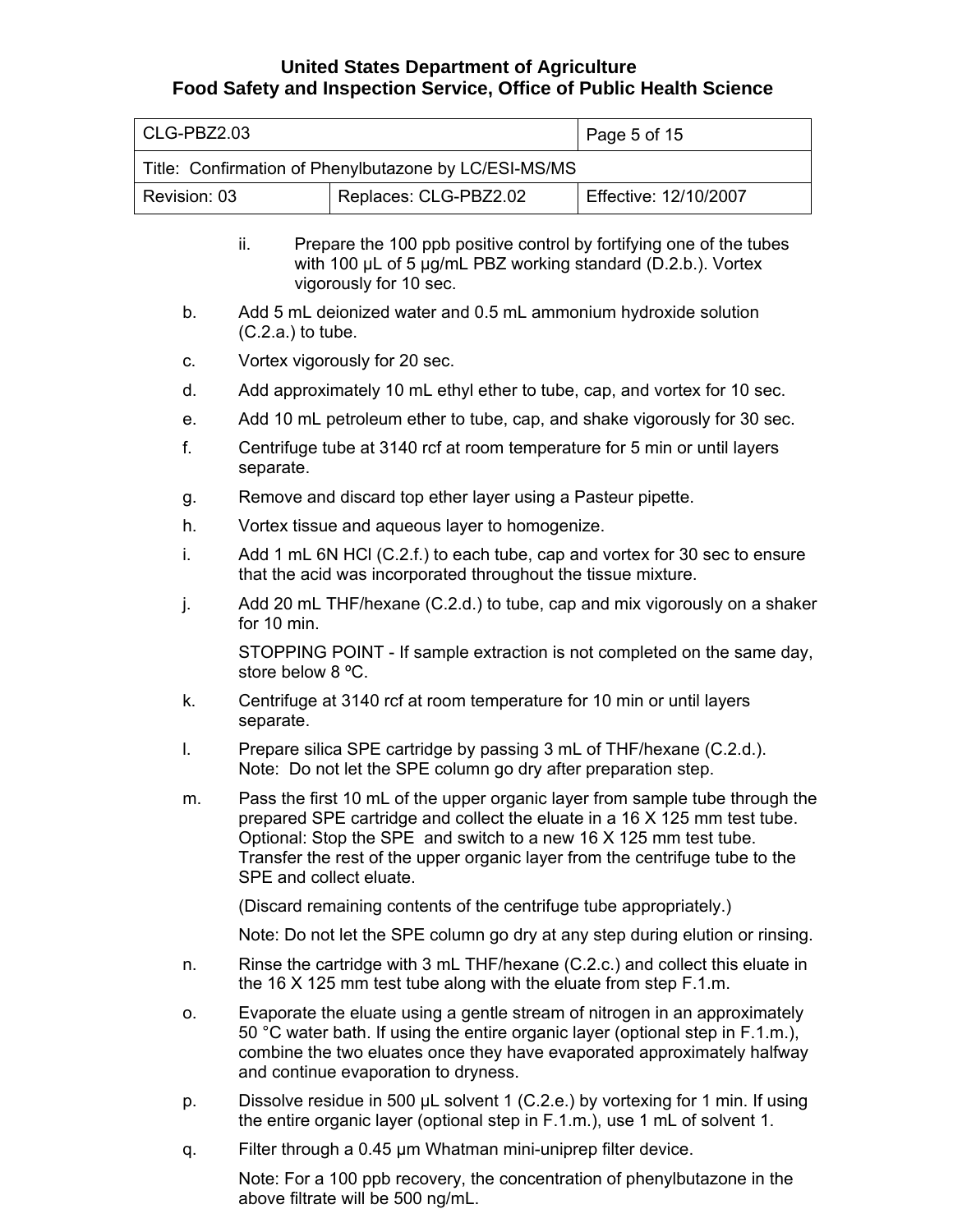| CLG-PBZ2.03                                           |  | Page 6 of 15          |
|-------------------------------------------------------|--|-----------------------|
| Title: Confirmation of Phenylbutazone by LC/ESI-MS/MS |  |                       |
| Replaces: CLG-PBZ2.02<br>Revision: 03                 |  | Effective: 12/10/2007 |

r. The sample is ready for HPLC/ESI-MS/MS analysis.

Note 1: If necessary, the sample extract may be diluted to better approximate the concentration of external standard or fortified control.

Note 2: Stopping point: If the sample extract is not analyzed on the same day, store in a -20 °C freezer.

2. Instrumental Parameters

Note: The instrument parameters listed here are typical values for the instrument specified. The analyst should optimize parameters for the specific instrument being used.

a. HPLC conditions:

| Column temperature   | $25 \text{ °C}$           |
|----------------------|---------------------------|
| Aqueous Mobile Phase | 0.1% formic acid in water |
| Organic Mobile Phase | Acetonitrile              |
| Flow rate            | $0.25$ mL/min             |
| Injection volume     | $10 \mu L$                |
| <b>Run Time</b>      | $10 \text{ min}$          |

b. HPLC Mobile Phase Gradient Table:

| Time (min) | % Aqueous % Organic |    |
|------------|---------------------|----|
| O          | 50                  | 50 |
| 1          | 50                  | 50 |
| 5          | 5                   | 95 |
| 5.1        | 50                  | 50 |
| 10         | 50                  | 50 |
|            |                     |    |

c. Interface and MS conditions:

| Mode of operation       | Positive Ion Mode |
|-------------------------|-------------------|
| Source temperature      | 125 °C            |
| Desolvation temperature | 450 °C            |
| Cone gas flow           | 5 L/hr            |
| Desolvation gas flow    | 750 L/hr          |
| Capillary voltage       | 1 kV              |
| Cone voltage            | 30 V              |
| Multiplier voltage      | 650               |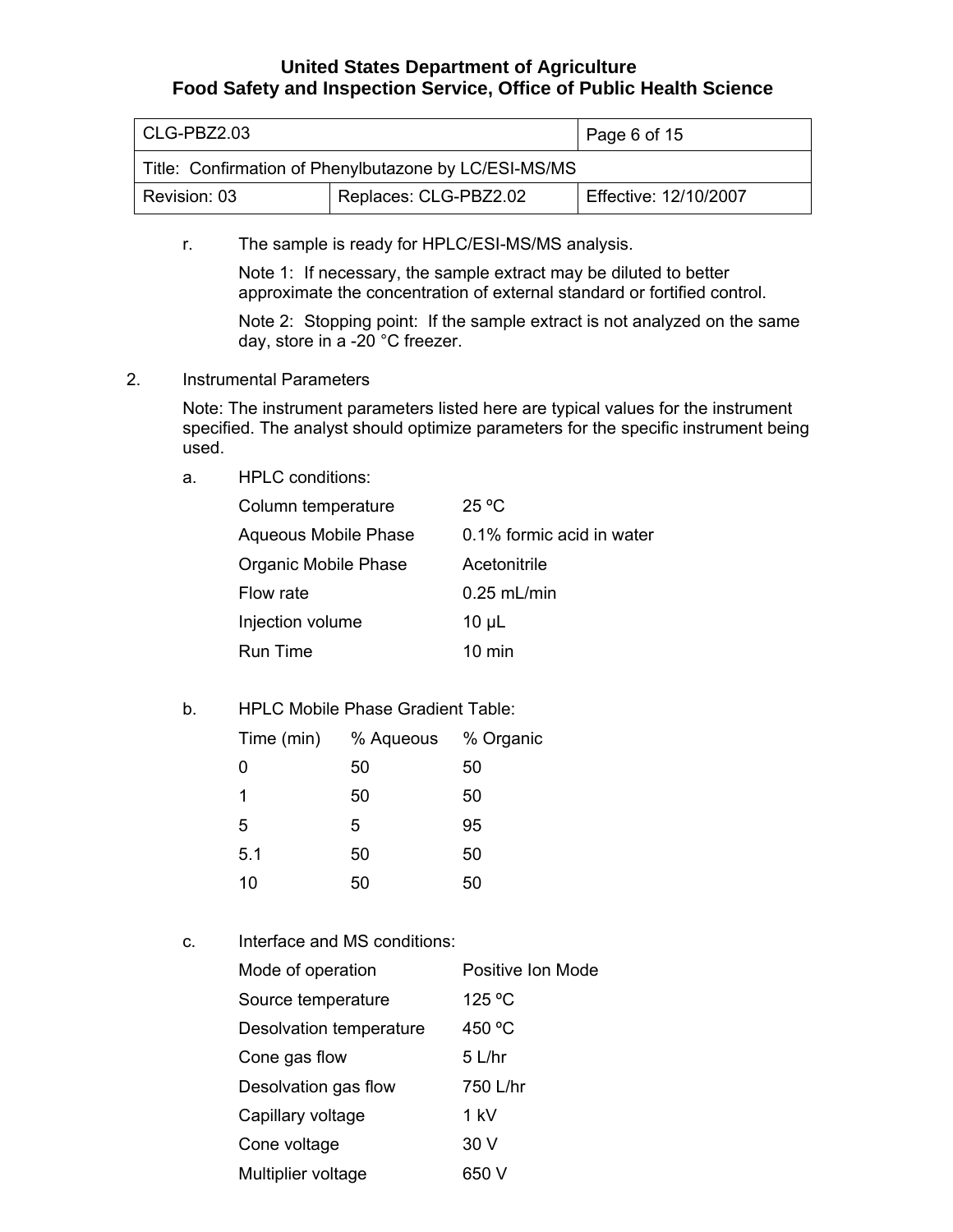| l CLG-PBZ2.03                                         |  | Page 7 of 15          |
|-------------------------------------------------------|--|-----------------------|
| Title: Confirmation of Phenylbutazone by LC/ESI-MS/MS |  |                       |
| Replaces: CLG-PBZ2.02<br>Revision: 03                 |  | Effective: 12/10/2007 |

d. MRM Parameters:

| $309 \text{ m/z}$                    |
|--------------------------------------|
| Product ion (m/z): Collision energy: |
| 20 eV                                |
| 21 eV                                |
| 16 eV                                |
|                                      |

### **G. CONFIRMATION**

- 1. The retention time of the peak must match that of the comparison standard (either the external standard or the fortified control) within 5%.
- 2. The peak of interest should exceed a signal to noise (S/N) ratio of 3:1.
- 3. LC/MS/MS Criteria

Ion ratios are measured using the most abundant product ion in the comparison standard as the base peak. Specific criteria are as follows:

- a. The product ion ratio using two of the product ions must be within 10% absolute difference of the comparison standard.
- b. Alternatively, two product ion ratios using three of the product ions must be within 20% absolute difference of the comparison standard.

The criteria for comparison of ion ratios must be consistently applied to all of the samples in a set.

Ion ratios used:

|     | Ratio #1  | Ratio #2  |  |
|-----|-----------|-----------|--|
| PR7 | 160 / 120 | 188 / 120 |  |

Note: The ion ratios in the above chart reflect those used for the instrumentation listed in Section B.2. Equivalent instrumentation may measure different ratios using any of the product ions listed in Section F.2.d.

- 4. The following injection sequence may be used for sample analysis:
	- a. External standard
	- b. Solvent blank
	- c. Negative tissue control (blank tissue)
	- d. Positive tissue control (recovery)
	- e. Samples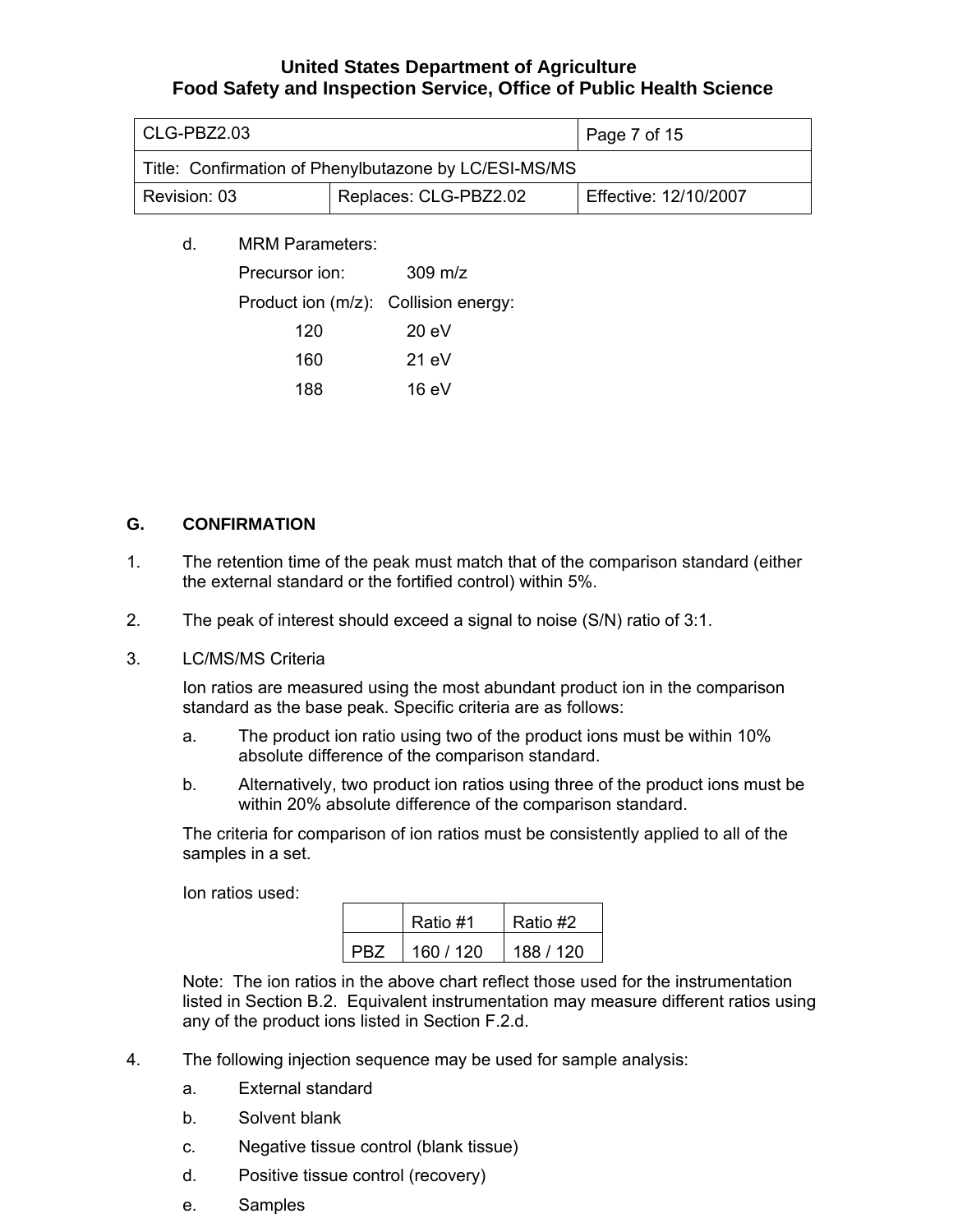| l CLG-PBZ2.03                                         | Page 8 of 15          |                       |  |
|-------------------------------------------------------|-----------------------|-----------------------|--|
| Title: Confirmation of Phenylbutazone by LC/ESI-MS/MS |                       |                       |  |
| Revision: 03                                          | Replaces: CLG-PBZ2.02 | Effective: 12/10/2007 |  |

f. External standard or fortified control

Note: Carryover may be observed after a high concentration of phenylbutazone is analyzed. It is recommended that a solvent blank is injected after a sample or standard with a high phenylbutazone concentration.

- 5. The negative control must be negative for the analyte using criteria in G.1. G.3.
- 6. The positive control must be positive for the analyte using criteria in G.1. G.3.

### **H. SAFETY INFORMATION AND PRECAUTIONS**

- 1. Required Protective Equipment Safety glasses, disposable gloves, lab coats.
- 2. Hazards

| Reagents / Solutions                                                     | Hazard                                                                                                  | <b>Recommended Safe Procedure</b>                                             |  |
|--------------------------------------------------------------------------|---------------------------------------------------------------------------------------------------------|-------------------------------------------------------------------------------|--|
| Methanol, diethyl ether,<br>petroleum ether,<br>tetrahydrofuran.         | Flammable and poisonous                                                                                 | Wear gloves, work in fume hood.                                               |  |
|                                                                          | Diethyl ether and<br>tetrahydrofuran can form<br>explosive peroxides after<br>extended exposure to air. | Do not allow accumulations of<br>diethyl ether or tetrahydrofuran<br>dry out. |  |
| HPLC mobile phase<br>containing formic acid,<br>acetonitrile, and water. | Irritation to skin, eyes, nose,<br>mouth, throat and mucous<br>membrane and may cause<br>burns to skin. | Wear gloves, work in hood. Use<br>protective eyewear.                         |  |

### 3. Disposal Procedures

| Reagents / solutions                                                    | Hazard                                                                                                                             | Recommended Safe Procedure                                                                                                                                                                                              |
|-------------------------------------------------------------------------|------------------------------------------------------------------------------------------------------------------------------------|-------------------------------------------------------------------------------------------------------------------------------------------------------------------------------------------------------------------------|
| Methanol, diethyl ether,<br>petroleum ether,<br>tetrahydrofuran.        | Flammable and poisonous<br>Diethyl ether and<br>tetrahydrofuran can form<br>explosive peroxides after<br>extended exposure to air. | Collect in a tightly sealed<br>container and store in the<br>flammable liquid storage area for<br>disposal in accordance with local,<br>state, and Federal regulations.                                                 |
| HPLC mobile phase<br>containing formic acid,<br>acetonitrile, and water | Irritation to skin, eyes, nose,<br>mouth, throat and mucous<br>membrane and may cause<br>burns to skin.                            | Neutralize and transfer waste in a<br>tightly sealed container and store<br>away from non-compatibles in a<br>cool, well ventilated, flammable<br>liquid storage area/cabinet for<br>disposal in accordance with local, |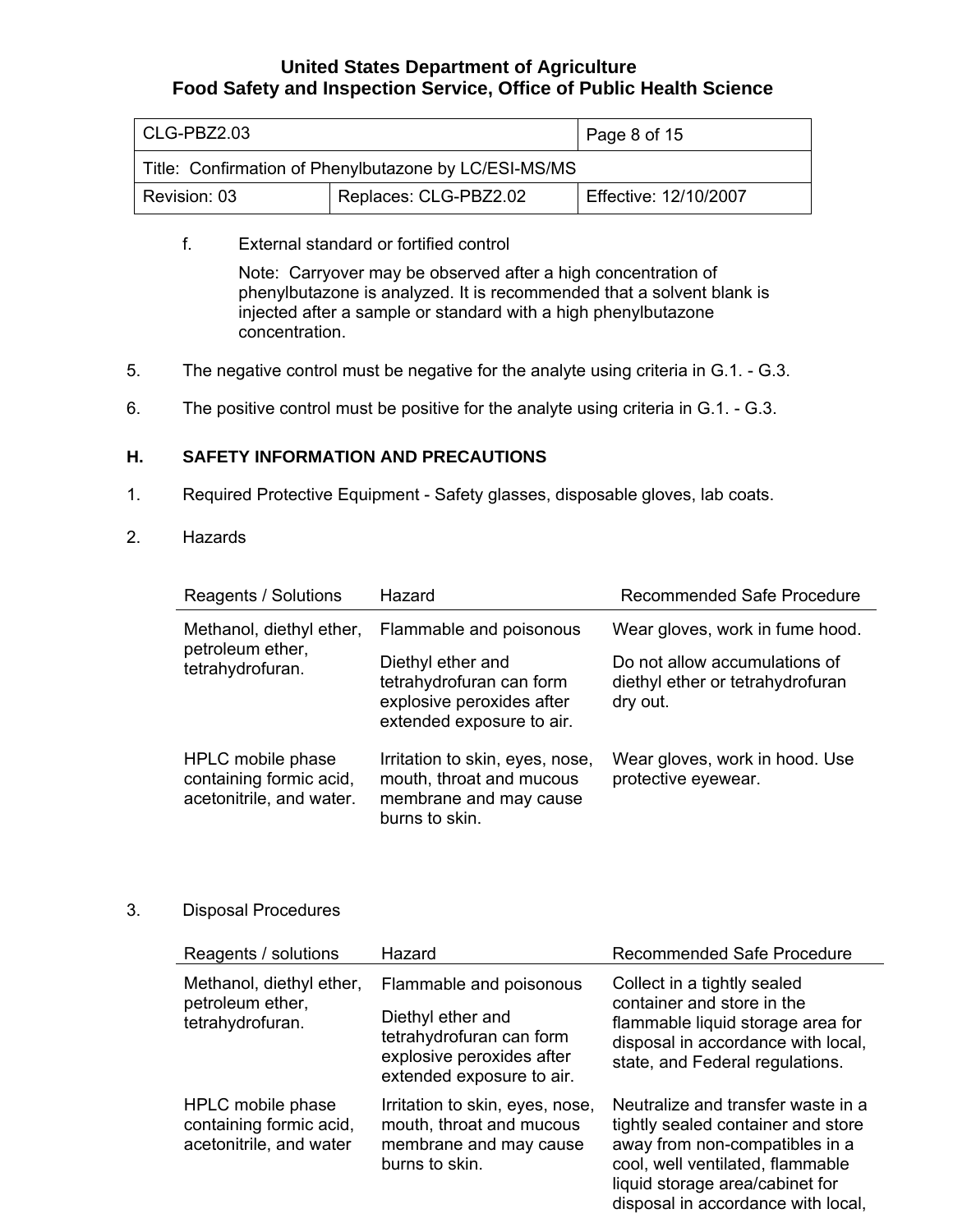| l CLG-PBZ2.03                                         | Page 9 of 15 |                       |
|-------------------------------------------------------|--------------|-----------------------|
| Title: Confirmation of Phenylbutazone by LC/ESI-MS/MS |              |                       |
| Replaces: CLG-PBZ2.02<br>Revision: 03                 |              | Effective: 12/10/2007 |

state, and Federal regulations.

### **I. QUALITY ASSURANCE PLAN**

- 1. Performance Standard
	- a. No false positives from blank tissues.
	- b. No false negatives from recoveries fortified at 100 ppb.
- 2. Critical Control Points and Specifications

*Record Acceptable Control*

Reconstituted extract Filter prior to the injection into HPLC-MS for analysis.

- 3. Readiness to Perform
	- a. Familiarization
		- i. Phase I, Standard(s): Prepare and analyze a 100 ppb phenylbutazone standard solution and a solvent blank..Evaluate using criteria stated in section G. Repeat on three different days to verify that instrument response is adequate for confirmation of the analyte.
		- ii. Phase II, Analyst fortified sample extracts: Extract and analyze two blank tissues and two 100 ppb PBZ fortified tissue recoveries on three different days.

Note: Phases I and II can be performed concurrently.

- iii. Phase III, Check samples for analyst accreditation:
	- (a) A minimum of 8 blind check samples. At least one check sample should be blank. Samples should be fortified at the 100 ppb level.
	- (b) Report analytical findings to Supervisor/Quality Assurance Manager (QAM).
	- (c) Notification from the QAM is required to commence official sample analysis.
- 4. Intralaboratory check samples
	- a. System, minimum contents.
		- i. Frequency: 1 per week for each analyst when samples are analyzed.
		- ii. Records are maintained.
	- b. Acceptability criteria: Refer to section I.1 above.

If unacceptable results are obtained, then:

i. Stop all sample analysis by the analyst.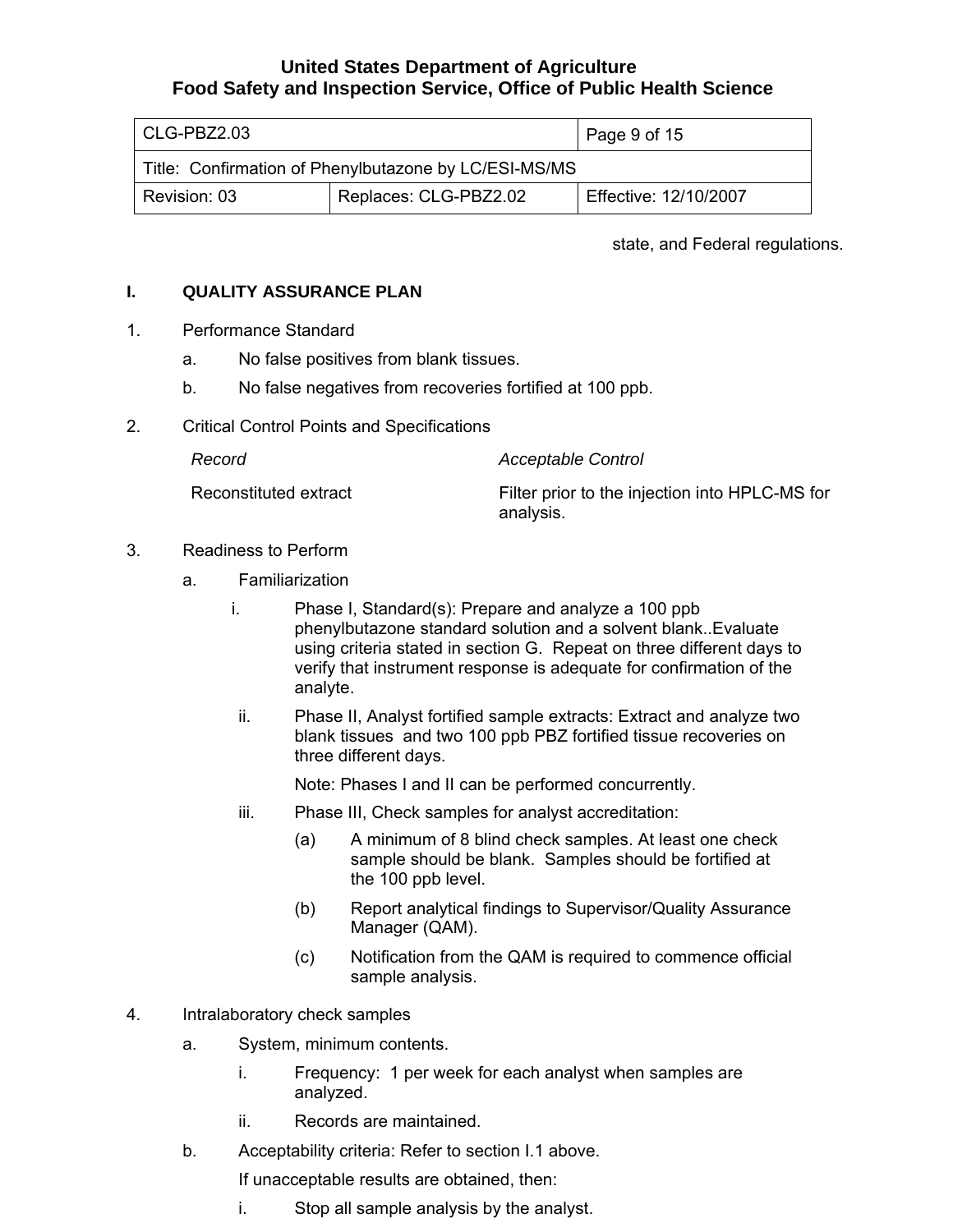| l CLG-PBZ2.03                                         | $P$ age 10 of 15 |                       |  |
|-------------------------------------------------------|------------------|-----------------------|--|
| Title: Confirmation of Phenylbutazone by LC/ESI-MS/MS |                  |                       |  |
| Replaces: CLG-PBZ2.02<br>Revision: 03                 |                  | Effective: 12/10/2007 |  |

- ii. Take corrective action.
- 5. Sample set must include:
	- a. External standard.
	- b. Positive control (fortified tissue).
	- c. Negative control (tissue blank).
	- d. Sample extract(s).

### 6. Sensitivity

Minimum Proficiency Level (MPL): 100 ppb.

### **J. WORKSHEET**

The following worksheet is an example.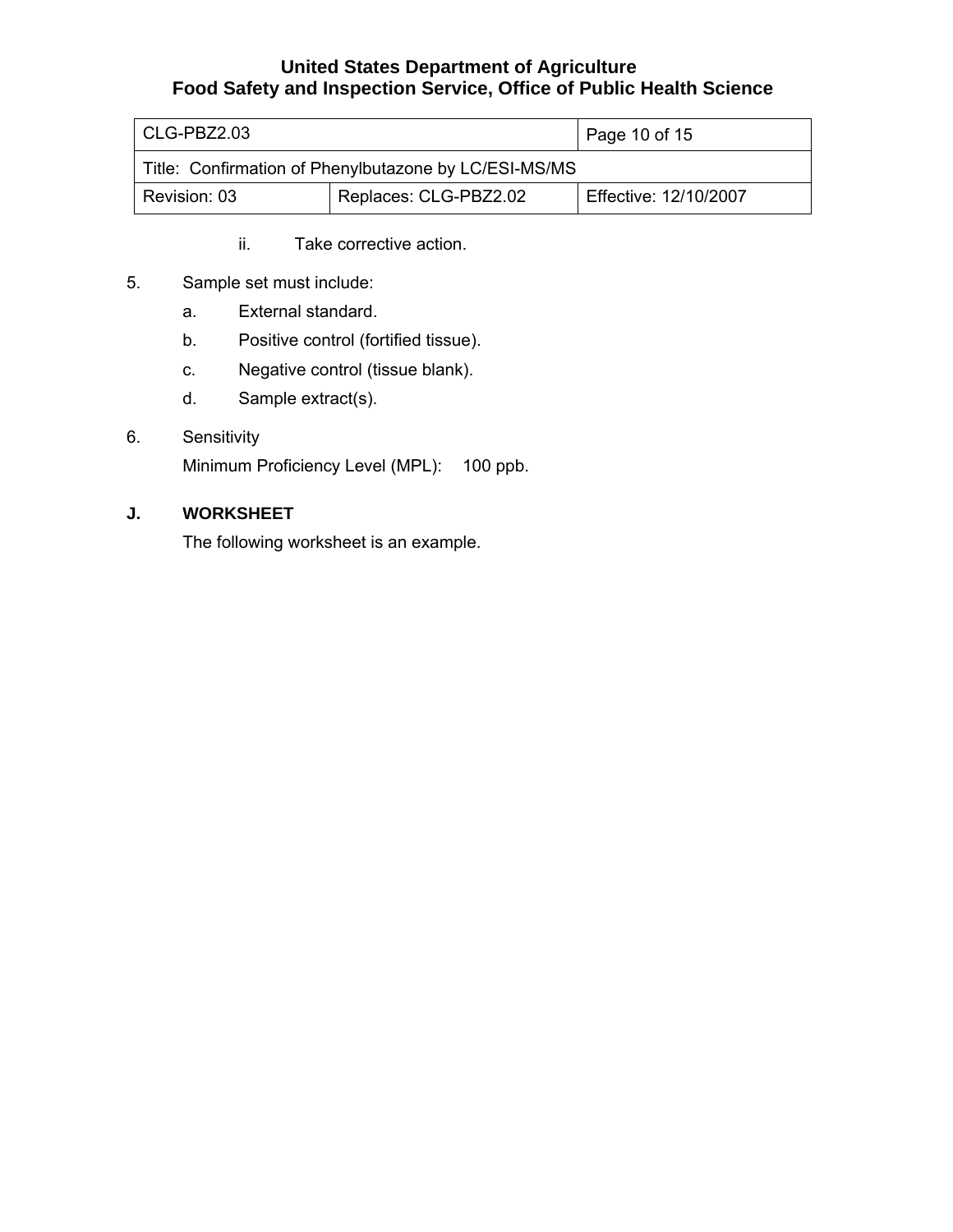CLG-PBZ2.03 Page 11 of 15

Title: Confirmation of Phenylbutazone by LC/ESI-MS/MS

Revision: 03 Replaces: CLG-PBZ2.02 Effective: 12/10/2007

| ŠΝ        |   | 1m/gn 001<br>(external std)               |
|-----------|---|-------------------------------------------|
|           |   | Juifon <sub>S</sub><br>(working std)      |
| Pipet     | ៑ | Standards                                 |
|           |   |                                           |
| УN        |   | Organic Mobile<br>Phase                   |
| УĀ        |   | Aqueous Mobile Phase                      |
|           |   | Solvent 1 (C.2.e.)<br>(7n)                |
|           |   | THF/Hexane<br>$(20/3/10 \text{ m})$       |
|           |   | IOHN <sub>9</sub><br><u>(ا mل</u>         |
|           |   | Pet. Ether<br>(70.01)                     |
|           |   | <b>Ethyl Ether</b><br>$(10 \text{ m})$    |
|           |   | HO <sup>*</sup> HN<br>(7n00S)             |
|           |   | DI Water<br>(5 mL)                        |
| PipetDisp | ō | <b>Reagents</b><br>(Volume)               |
|           |   |                                           |
| yes / no  |   | Were samples filtered?                    |
|           |   | Evaporator<br>approx<br>ဠ<br>$\circ$<br>⊙ |
|           |   | SPE Lot #                                 |
|           |   | Timer                                     |
|           |   | <b>Centrifuge</b>                         |
|           |   | Vortex / Shaker                           |
|           |   | <b>Balance</b>                            |
|           |   | Sample Freezer                            |
|           |   |                                           |
|           |   | Supervisor Review/Date                    |
|           |   | Peer Review/Date                          |
|           |   | End Date                                  |
|           |   | Start Date                                |
|           |   | Analyst                                   |

| <b>Sample</b><br>Blank<br><b>Rec</b><br>의 \$  3  외<br>SS <sub>1</sub><br>∣జ<br>1후<br>$\overline{\bullet}$<br>F<br>$\vec{e}$<br>1 음<br>$rac{1}{4}$ $\frac{1}{6}$<br>히디<br>$  \omega   \infty$<br>$\sim$ ത<br>4 00 <br>$\overline{\omega}$ $\overline{\omega}$<br>  ယ<br>$\overline{a}$ |
|---------------------------------------------------------------------------------------------------------------------------------------------------------------------------------------------------------------------------------------------------------------------------------------|
|                                                                                                                                                                                                                                                                                       |
|                                                                                                                                                                                                                                                                                       |
|                                                                                                                                                                                                                                                                                       |
|                                                                                                                                                                                                                                                                                       |
|                                                                                                                                                                                                                                                                                       |
|                                                                                                                                                                                                                                                                                       |
|                                                                                                                                                                                                                                                                                       |
|                                                                                                                                                                                                                                                                                       |
|                                                                                                                                                                                                                                                                                       |
|                                                                                                                                                                                                                                                                                       |
|                                                                                                                                                                                                                                                                                       |
|                                                                                                                                                                                                                                                                                       |
|                                                                                                                                                                                                                                                                                       |
|                                                                                                                                                                                                                                                                                       |
|                                                                                                                                                                                                                                                                                       |
|                                                                                                                                                                                                                                                                                       |
|                                                                                                                                                                                                                                                                                       |
|                                                                                                                                                                                                                                                                                       |
|                                                                                                                                                                                                                                                                                       |
|                                                                                                                                                                                                                                                                                       |
|                                                                                                                                                                                                                                                                                       |
|                                                                                                                                                                                                                                                                                       |
|                                                                                                                                                                                                                                                                                       |
|                                                                                                                                                                                                                                                                                       |
|                                                                                                                                                                                                                                                                                       |
|                                                                                                                                                                                                                                                                                       |
|                                                                                                                                                                                                                                                                                       |

| Comments | Notebook | <b>LC/MS</b> |  |
|----------|----------|--------------|--|
|          |          |              |  |
|          |          |              |  |
|          |          |              |  |
|          |          |              |  |
|          |          |              |  |
|          |          |              |  |
|          |          |              |  |
|          |          |              |  |
|          |          |              |  |
|          |          |              |  |

# Phenylbutazone LC/MS/MS Worksheet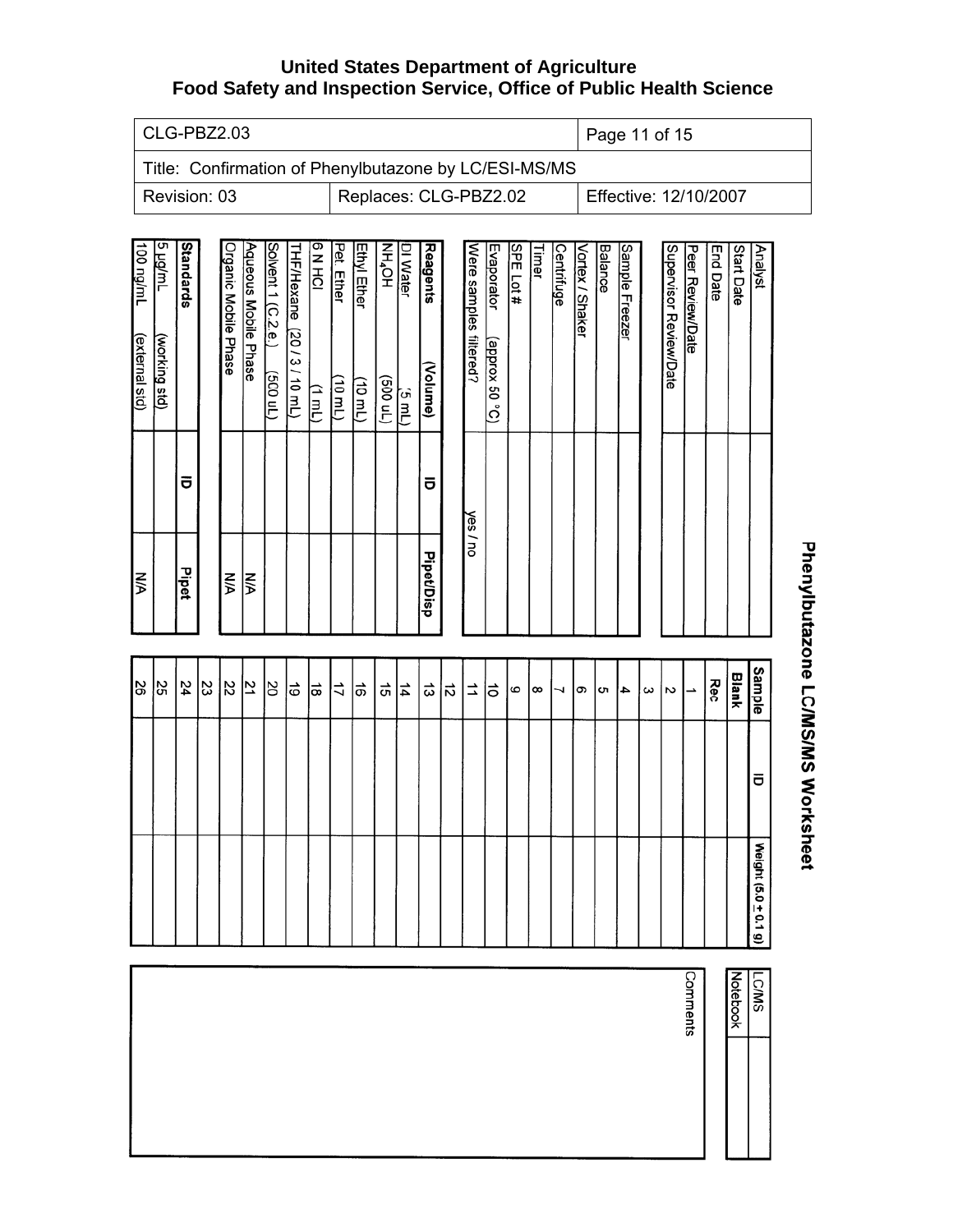| CLG-PBZ2.03                                           |                       | Page 12 of 15         |
|-------------------------------------------------------|-----------------------|-----------------------|
| Title: Confirmation of Phenylbutazone by LC/ESI-MS/MS |                       |                       |
| Revision: 03                                          | Replaces: CLG-PBZ2.02 | Effective: 12/10/2007 |

| Analyst                   |  |
|---------------------------|--|
| PeerReview                |  |
| <b>Supervisory Review</b> |  |

Primary Instrument -<br>Raw Data for Standards and Samples With Observed Ion Peaks

(Comparison standard may be external standard or fortified tissue)

| Sample                     | <b>Retention Time</b> | 120 Ion Area | 160 Ion Area | 188 Ion Area |
|----------------------------|-----------------------|--------------|--------------|--------------|
| <b>Comparison Standard</b> |                       |              |              |              |
|                            |                       |              |              |              |
|                            |                       |              |              |              |
|                            |                       |              |              |              |
|                            |                       |              |              |              |
|                            |                       |              |              |              |
|                            |                       |              |              |              |
|                            |                       |              |              |              |

### Ion Ratios (as Percent of Base Peak)

| Sample                     | Ratio 1 (160/120) Ratio 2 (188/120) |
|----------------------------|-------------------------------------|
| <b>Comparison Standard</b> |                                     |
|                            |                                     |
|                            |                                     |
|                            |                                     |
|                            |                                     |
|                            |                                     |
|                            |                                     |
|                            |                                     |

### Absolute Percent Difference from Comparison Standard

| Sample | Retention Time   Ratio 1 (120/160)   Ratio 2 (188/160) |  |
|--------|--------------------------------------------------------|--|
|        |                                                        |  |
|        |                                                        |  |
|        |                                                        |  |
|        |                                                        |  |
|        |                                                        |  |
|        |                                                        |  |
|        |                                                        |  |

(Confirmation requires RT within 5% and one ion ratio within 10% or two ion ratios both within 20% of standard)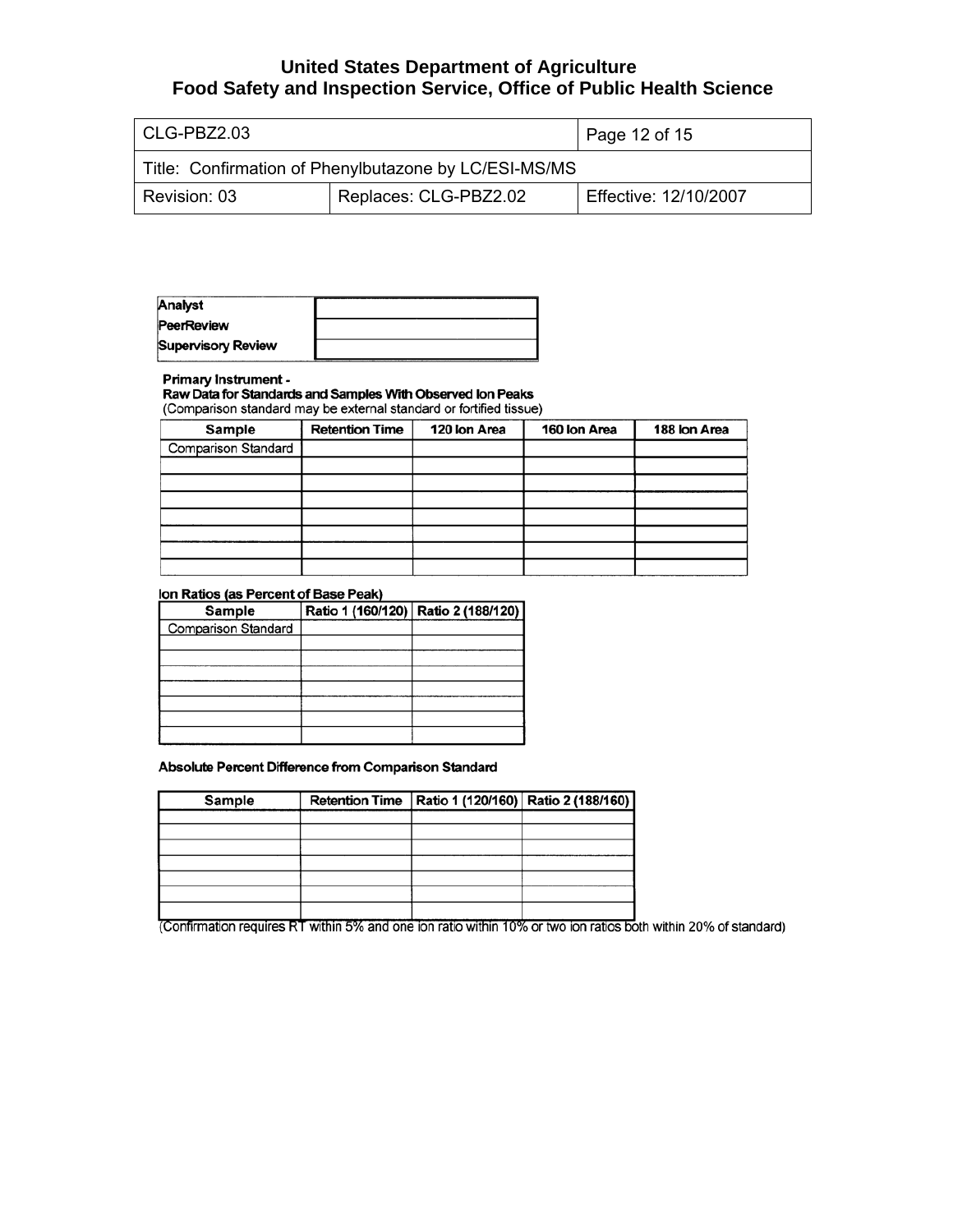| l CLG-PBZ2.03                                         |                       | Page 13 of 15         |  |  |
|-------------------------------------------------------|-----------------------|-----------------------|--|--|
| Title: Confirmation of Phenylbutazone by LC/ESI-MS/MS |                       |                       |  |  |
| Revision: 03                                          | Replaces: CLG-PBZ2.02 | Effective: 12/10/2007 |  |  |

### **K. APPENDIX**

### 1. Chromatograms

### a. Chromatograms of 100 ppb phenylbutazone external standard.



### b. Chromatograms of negative control (unfortified bovine kidney).



c. Chromatograms of positive control (100 ppb fortified bovine kidney).

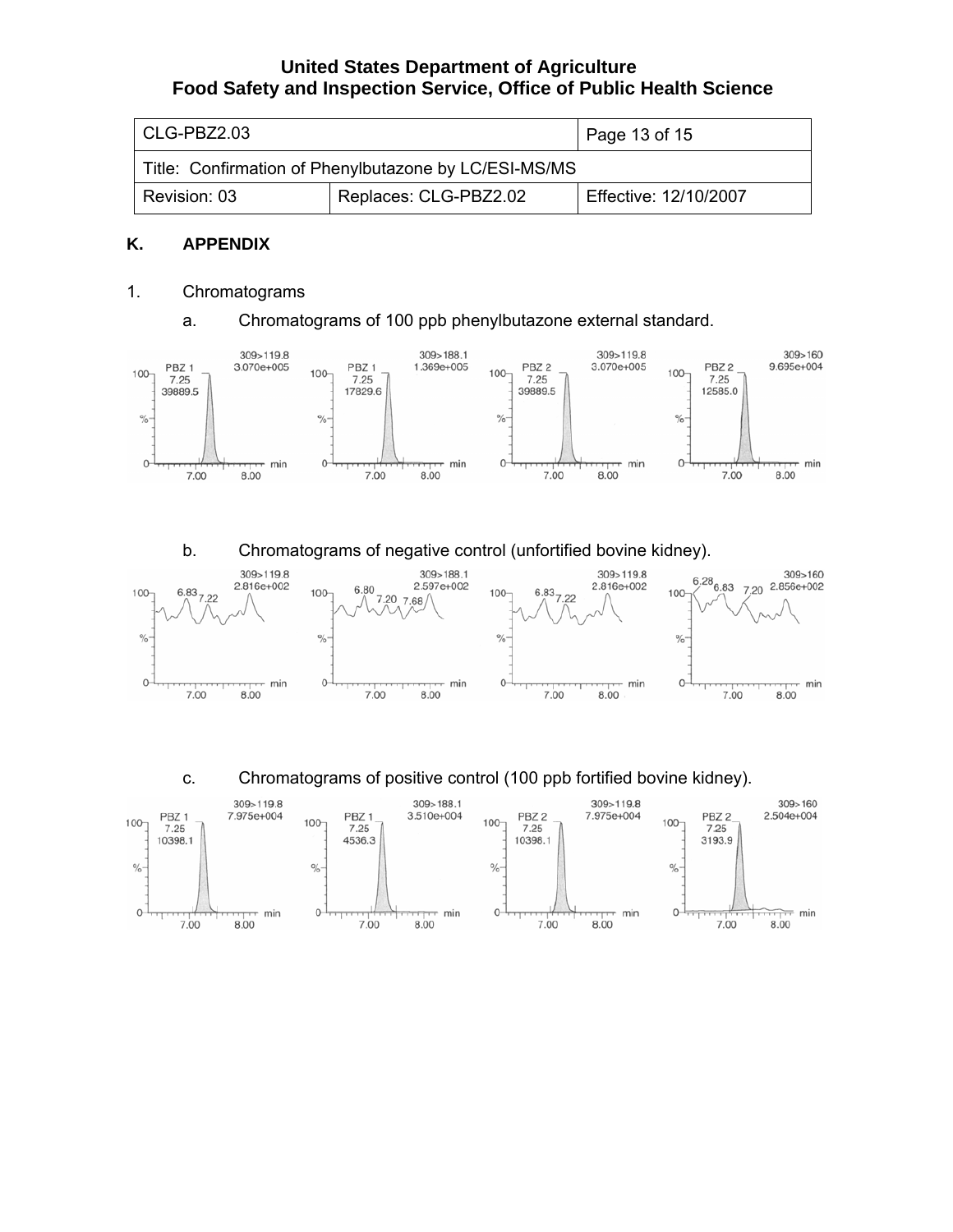| l CLG-PBZ2.03                                         |                       | Page 14 of 15         |  |  |
|-------------------------------------------------------|-----------------------|-----------------------|--|--|
| Title: Confirmation of Phenylbutazone by LC/ESI-MS/MS |                       |                       |  |  |
| Revision: 03                                          | Replaces: CLG-PBZ2.02 | Effective: 12/10/2007 |  |  |

2. Proposed fragmentation pattern of phenylbutazone